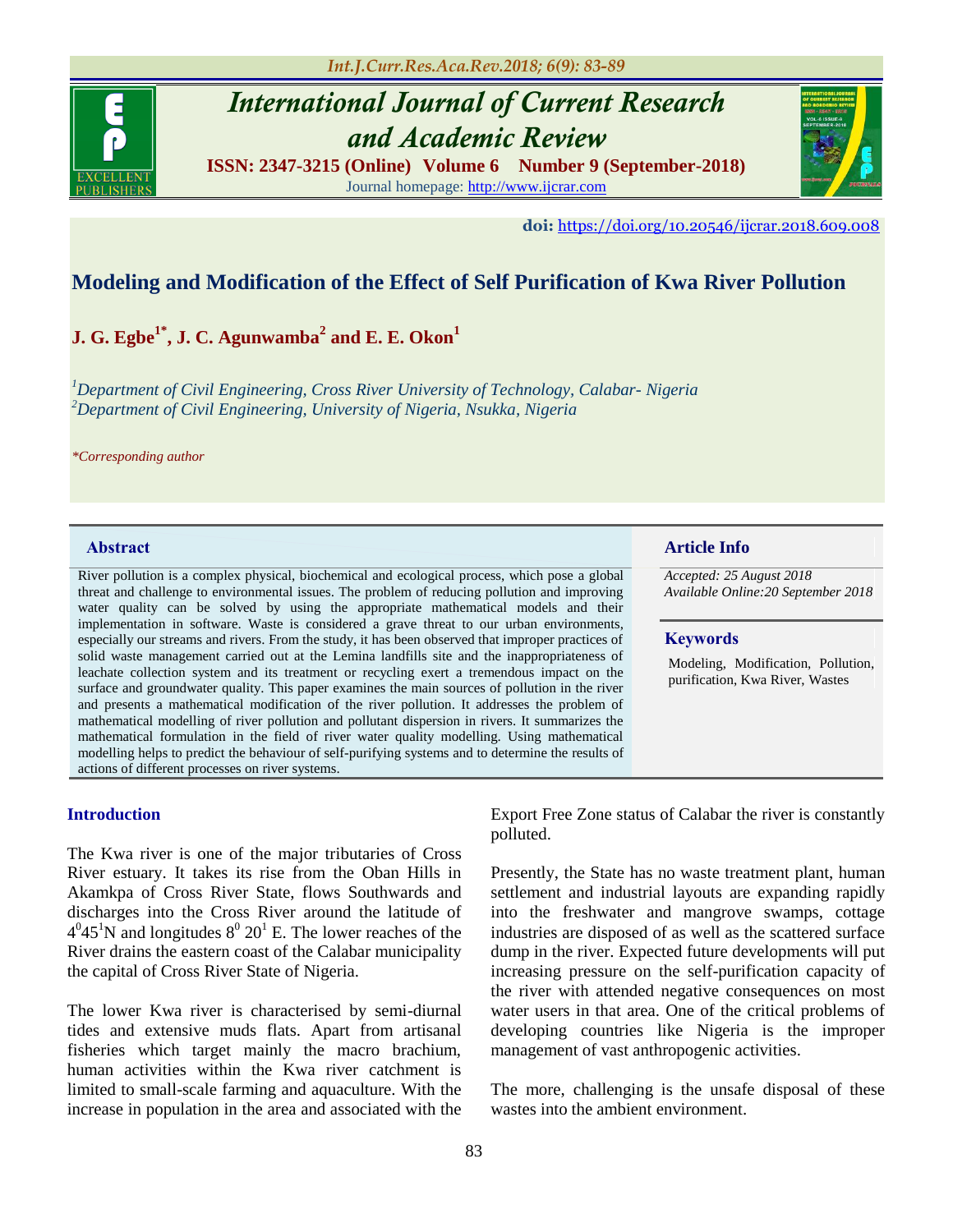Consequently, most of the wastes, especially the solid ones, are carried to our rivers and streams through surface runoff which contributed a major pollution, comprising 90% of heavy metals.

According to Aderemi *et al.,* (2011), they discussed municipal solid waste disposal as a global concern, especially in developing countries across the World; as poverty, population growth and high urbanization rates combine with ineffectual and under-funded by the government to prevent the efficient management of wastes.

A number of Scholars, Longe and Balogun., 2010, Kumar., *et al.,* 2012, Looser, 1999, Moo\_ Young *et al.,* 2004, have examined the causes of river and groundwater pollution as mainly due to the process of industrialization and urbanization that has progressively developed over time without any regard for environmental consequences, and that the dumped solid wastes gradually release its initial interstitial water and some of its decomposition by-products get into the water flowing through the waste deposit and empty into the river.

Problems of environmental pollution requires swift action to prevent lowering water quality. Choosing pollution control methods and determining quality is an important step in improving water quality. An effective method of controlling and predicting water pollution is the use of information systems consisting of two main components: mathematical models and software, which are generated by numerical models Gages *et al.,* 2011.

Furthermore, Abu-Rukah and Al-Kofahi, 2001; Abid and Jamil, 2005 have equally examined the possible river contamination around municipal landfills by using the microbiological examination and physio-chemical analysis of leachate and groundwater and the focus of these scholars has been to find out the impact of landfills on groundwater quality, quantitative analysis of level of water contamination and the identification of possible threats to the local environments and residents as well.

Accordingly, Barrett and Lawlor, 1995 concluded in their work, that landfilling is the simplest, cheapest and most cost effective method of disposing of waste in both developed and developing nations of the World and they added that municipal landfill leachate is highly concentrated with complex effluents which contain dissolved organic matters, inorganic compounds such as

ammonium, calcium, magnesium, sodium, potassium, Iron, Sulphates, Chloride and heavy metals such as Cadmium, Chromium, copper, lead Zinc, Nickel and xenobiotic organic substances.

Noye and Hayman (1994) discussed to useof ADI to solve the two dimensional time-dependent heat equations subject to a constant coefficient. Dehghan (2002) used ADI methods for solving elliptic problems. Alias and Islam (2010) used Alternating Group Explicit (AGE) method and iterative Alternating Decomposition Explicit (IADE) method to solve a two- dimensional and threedimensional in PDE problems. A discrete mathematical model was obtained where border nodes have the same order of approximation as the interior, G. Manina, 2011. A deterministic mathematical model was developed to determine the dispersion of petroleum products for a sector of Prut River from Costesti in the Republic of Moldova. Similarly, Antar and Mokheimer (2011) used spreadsheet programs to solve a three dimensional equation for numerical solutions by using finite difference solutions which are the most appropriate. Taha and Ablowwitz (1984) solved a generalized Korrteweg-De varies equation.

According to Ciufudeen *et al.,* 2008, mentioned that, modeling processes through probabilistic models, the method of Monte Carlo is used. In surface waters area the mathematical models are used for solving wastewater treatment, industrial pollution, agricultural pollution, protection of potable water sources and others. The models are used in dispersion the transport of pollutants, control and analysis of the processes.

In the research of Tsegaye and Koya (2016) they explained that Advection –Diffusion- Reaction (ADR) equations are partial differential equations PDEs that dependent on temporal and spatial coordinates, that ADR equations can be used to model mathematically, a wide range of natural phenomenon and explain their dynamics range with respect to time.

They developed a discrete dynamical model as an example of a mathematical model that describes the pollution problem more clearly.

Further, stresses that dynamical system is about the evolution of some quantities over time and that this evolution can be as continuous over time or in discrete time steps. He maintained that, river flowing has an effective quality of getting purify as it moves forward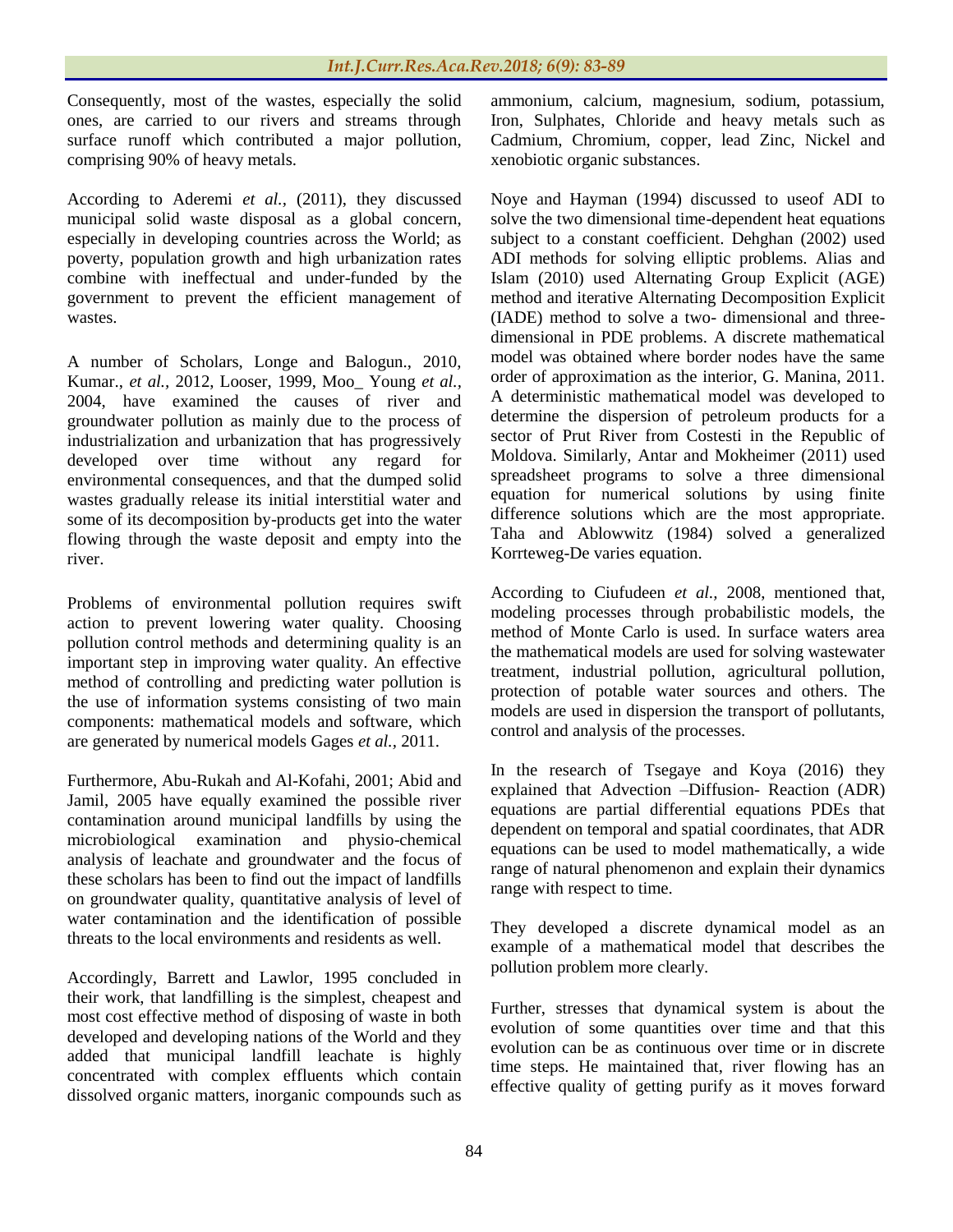with distance and this process is referred to self – purification.

Similarly, Agunwamba (2001), discussed waste engineering and management tools in pollution control. The consistence indiscriminate discharges of industrial effluents in receiving water bodies is an improper way of disposal of domestic wastes, particularly in urban centres of the most developing countries and result in the outbreaks of water-borne diseases like cholera and hepatitis.

### **Research method**

From the case study area, water samples were carefully collected in three different locations in a clean one-litre plastic polythene bottle from the river which includes the upstream, downstream and mid-stream.

These samples were collected at a depth of 1.5 m, the bottles were labelled accurately by date and time of collection. The river samples were collected from equidistance of 100, 200, 300, 400 and 500 m, from the river within a 3km radius of the landfill close to the river. The collected samples were taken to Cross River State water board laboratory for both physio-chemical and bacteriological analyses.

In this research paper, we adopt the one-dimensional Streeter-Phelps equation which described the river selfpurification model as a concrete approach. This approach model describes the level of pollutant upstream and downstream as the pollutants travel with the stream velocity in the direction of the river flow.

Now the introduction of the diffusion-reaction systems is interesting on many levels, displaying phenomena, such as pattern formation far from equilibrium. The diffusion reaction systems are mathematical models that are used to illustrate how concentrations of one or more substances are distributed in space and how these concentrations vary under the influence of the processes namely, diffusion and reaction.

Diffusion causes the pollutant substances to spread out in the river water and during the local chemical reactions the pollutant substances are transformed into each river, Craster and Sassi 2006, Gerisha and Chaplain (2004).

The representation of the analyst materials obtained fromKwa river at each point of up-stream, mid-stream and down- stream, are depicted in the Table below.

#### **Mathematical Description**

Several physical problems in engineering when modelled mathematically leads to a partial differential equation (PDE).

Consider the coupled equations for the pollutant and dissolved oxygen concentrations. The coupling occurs because the oxygen reacts with concentration P. We consider cases with and without dispersion k negligible  $(0 \approx k)$  and k non-zero. To simplify the equations, we set the values A, v, q,  $\alpha$  and S to be constant. We assume that the polluted Kwa river contains, N contaminants with concentrations  $U_i$ , where  $i = 1, 2, \ldots, N$ . let us restrict the independent variables to the regions  $0 \le x \le 1$  and  $t \ge$ 0. The boundary conditions are considered as  $0 = 1, =1$ and  $0 = 1 = 0$ .

The initial conditions are considered as  $U_1(0,t) = U_1(1,t)$  $=1$  and  $U_2(0,t) = U_2(1,t) = 0$ . The initial conditions are considered as  $U_1(x,0) =1$  and  $U_2(x,0)$  6. Also, the parameter values are chosen as  $\lambda$ -=3,  $\omega$  = 1 and K<sub>2</sub>=1.

To model the Kwa river pollution to each of the chemical contaminants is given by Brain *et al.,* (2002) and Gibbons (200**7**).

$$
(\partial U_i/\partial t) + [\partial (wui/\partial z)] - [D_i (\partial^2 u_i/\partial z^2)] = [(q_i/A) + K_iU_i + C_i], \forall i=1,2,...,N
$$
 (4.1)

Modification of equation 1, here we assumed that  $[\partial(wu_i/\partial z)]$ , which is the advection along the river is ignored because, when w=0, the pollution in the midstream (MS) does have much effect due tohigh flow from the upstream (UP) and the downstream (DS). Again we assumed that pollution input has ceased and BOD can decay by combining the DO of the following downstream, because the contaminants or the pollutants will not evaporate, so equation (1) will be reduced to.

$$
(\partial U_i/\partial t) + [\partial (wu_i/\partial z)] - [D_i (\partial^2 ui/\partial z^2)] = [(qi/A) - K_iU_i
$$
\n(4.2)

Hence, equation 2 becomes modified equation

$$
(\partial U_2 / \partial t) = D_2 (\partial^2 U_2 / \partial z^2) - K_2 U_2
$$
 (4.3)

Let assume that the oxygen diffuses into the river from the air,then the flux of oxygen into the river per unit area is given by this expression( $[K_0(w-U1)]/h$ ], when the h represent effective depth of the imagining membrane,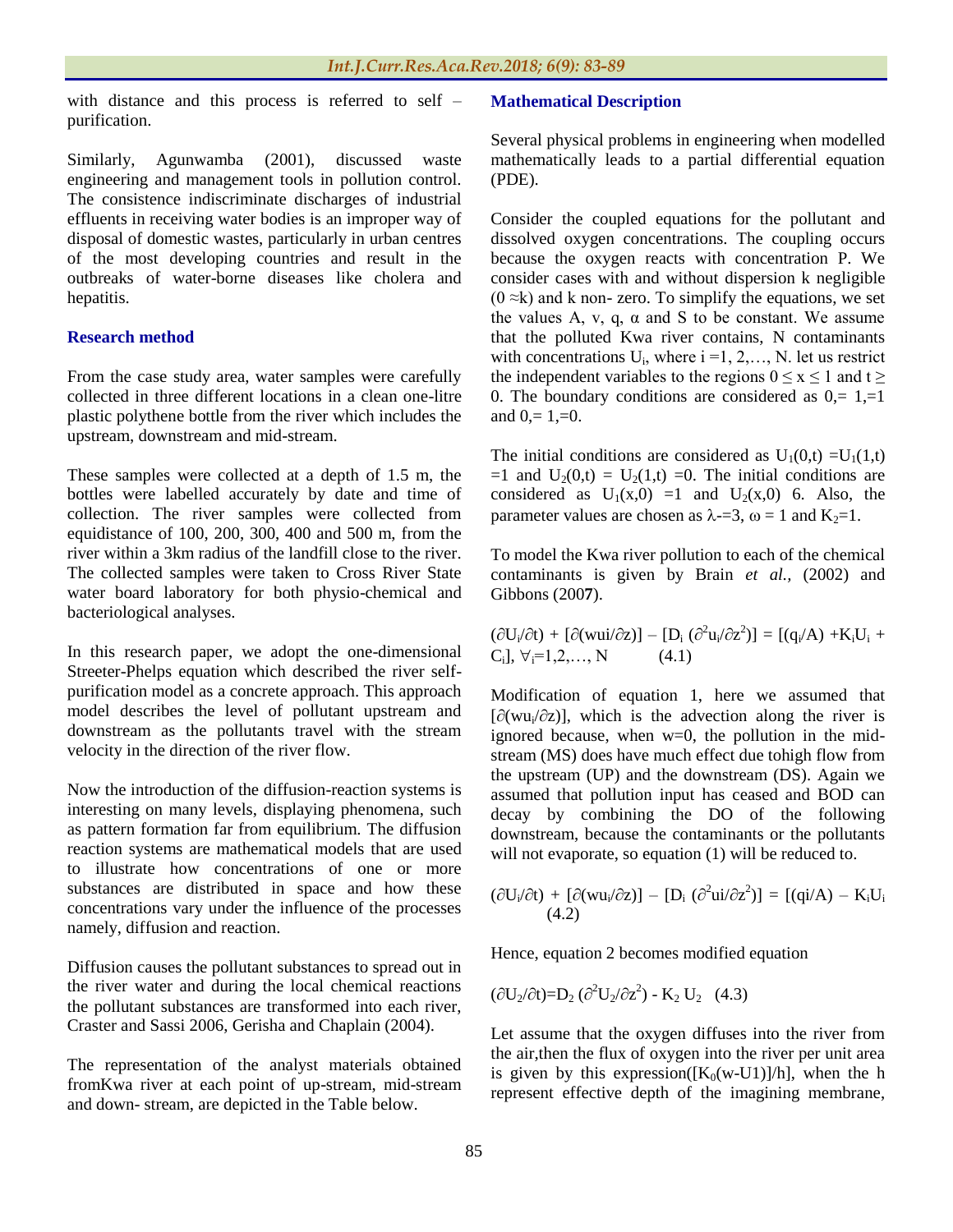$K<sub>0</sub>$ is permeability to oxygen, and w is the concentration of oxygen in the air above the river surface. Multiplying the flux  $(K_0[w-U_i)]/h$ , here b is the width of the river in obtaining the rate at which oxygen enters the river per time duration and is given in the equation below.

$$
(q1/A) = ([b k0 (w-U1)]/Ah = \lambda (w-U1) (4.4)
$$

 $-K_1U_1 = -YU_1U_2 = -K_2U_2$  (4.5)

Let  $(\partial U_1/\partial t) = D_1 (\partial^2 U_2/\partial x^2) + \lambda (w-U_1) - K (U_1, U2)$  $(4.6)$ 

$$
(\partial U_2/\partial t) = D_2 (\partial^2 U^2/\partial x^2) - K (U_1, U2) \qquad (4.7)
$$

K ( $U_1$ ,  $U_2$ ) = K<sub>I</sub>U<sub>1</sub>, first order kinetics

 $K_2U_1U_2$  second order kinetics (4.8)

### **Solving the system of equations**

Solving the system of equations in (4.6) and (4.7) with second order kinetics, we make use of the system of equations given in (4.9) and (4.10).

$$
(\partial U_1 / \partial t) = D_1 (\partial^2 U_1 / \partial X^2) + \lambda (w - U_1) - K_2 U_1 U_2 \quad (4.9)
$$
  
\n
$$
(\partial U_2 / \partial t) = D_2 (\partial^2 U_2 / \partial X^2) - K_2 U_1 U_2 \quad (4.10)
$$
  
\n
$$
(dU_1 / dt) = \lambda (w - U_1) - K_2 U_1 U_2 \quad (4.11)
$$
  
\n
$$
(dU_2 / dt) = K_2 U_1 U_2 \quad (4.12)
$$

Applying the method of central difference in space;

$$
U_{1,I} = (D_1/\Delta x^2)(U_{1, I+1} - 2U_{1, I} + U_{1,I-1}) + \lambda (w - U_{1,I}) - K_2 U_{1,I} \tag{4.13}
$$

Now to have non zero diffusion, when the municipal solid waste react with the oxygen in the flowing river causing the dissolved oxygen concentration to drop and also the BOD concentration. However, after successive interval the self- purification of the river becomes active, and the BOD concentration decreases to zero and dissolved of Oxygen concentration goes to normal value 1.

In general, the interval of the step is given by  $[a + (i-)$ U $\Delta$ x, a +I $\Delta$ x].

Using the method of central difference in space, the system of equation (4.9) and (4.10) after discretising the spatial  $0 \le x \le 1$  into N = 20 number of steps, is given by (4.13) and (4.14)

 $U_{2,i} = (D_2/Dx^2)(U_2,i+1-2U_{2,i}+U_2,i-1)$  (4.14)

Now equation (4.13) and (4.14) we use the notation

 $U_{1,i} = [\partial U_{1,i}/\partial t]$  and  $U_{2,i} = [\partial_2, i/\partial t]$  also,  $U_{1,i}^{(t)}$ ,  $1 = 1,2$  is a function of time.

Let Ul =[ $U_{l,I},...,U_{l N-1}$ ] for  $l = 1, 2$ . Now the system of equations (4.13) and (4.14) can be in a matrix form.

$$
U_i = (D_1/\Delta x^2) AU_1 + \lambda (w1_i - U_i) + \lambda (w-U_{1-i}) - K_2U_{1, I} U_{2, I}
$$
  
(4.15)

$$
U_{2,1} = (D_2/\Delta x^2) (U_{2, i+1} - 2u_{2,i} + U_{2, i-1}) - K_2 U_{1,i} U_{2,1} (4.16)
$$

Now, equation 4.15 and (4.16), the A represents a tridiagonal matrix of order [N-1 x N-1].

To discretize the time coordinate, let assume that the step size of time coordinate be given by  $\Delta t = [(t_{end} - t_o)/m] =$ 0.1.

By splitting the diffusion equation from the reaction equation from the system of equation given by (4.15) and (4.10) we obtain a system of equations in (4.17) and (4.18) respectively.

$$
U_2 = (D_1/\Delta x^2) AU_1 + (D_1/\Delta x^2) b_1 (4.17)
$$
  

$$
U_2 = (D_2/\Delta x^2) AU_2 + (D_2/\Delta x^2) b_2 (4.18)
$$

Where  $l= 1, 2$  is an index for diffusion equation (4.11) and (4.12) equations.

approach Finally, equation (4.16) and (4.17) the step size  $\Delta t$  in solving the problem are given by trapezoidal rule or Crank- Nicolson method and equation (4.12) reaction equation was solved by Runge- Kutta method of four order.

### **Results and Discussion**

Waste are considered a grave threat to our urban environments, especially our streams and rivers. From the study it has been observed that improper practices of solid waste management carried out at the Lemina landfills site and the inappropriateness of leachate collection system and its treatment or recycling exert tremendous impact on the surface and ground water quality.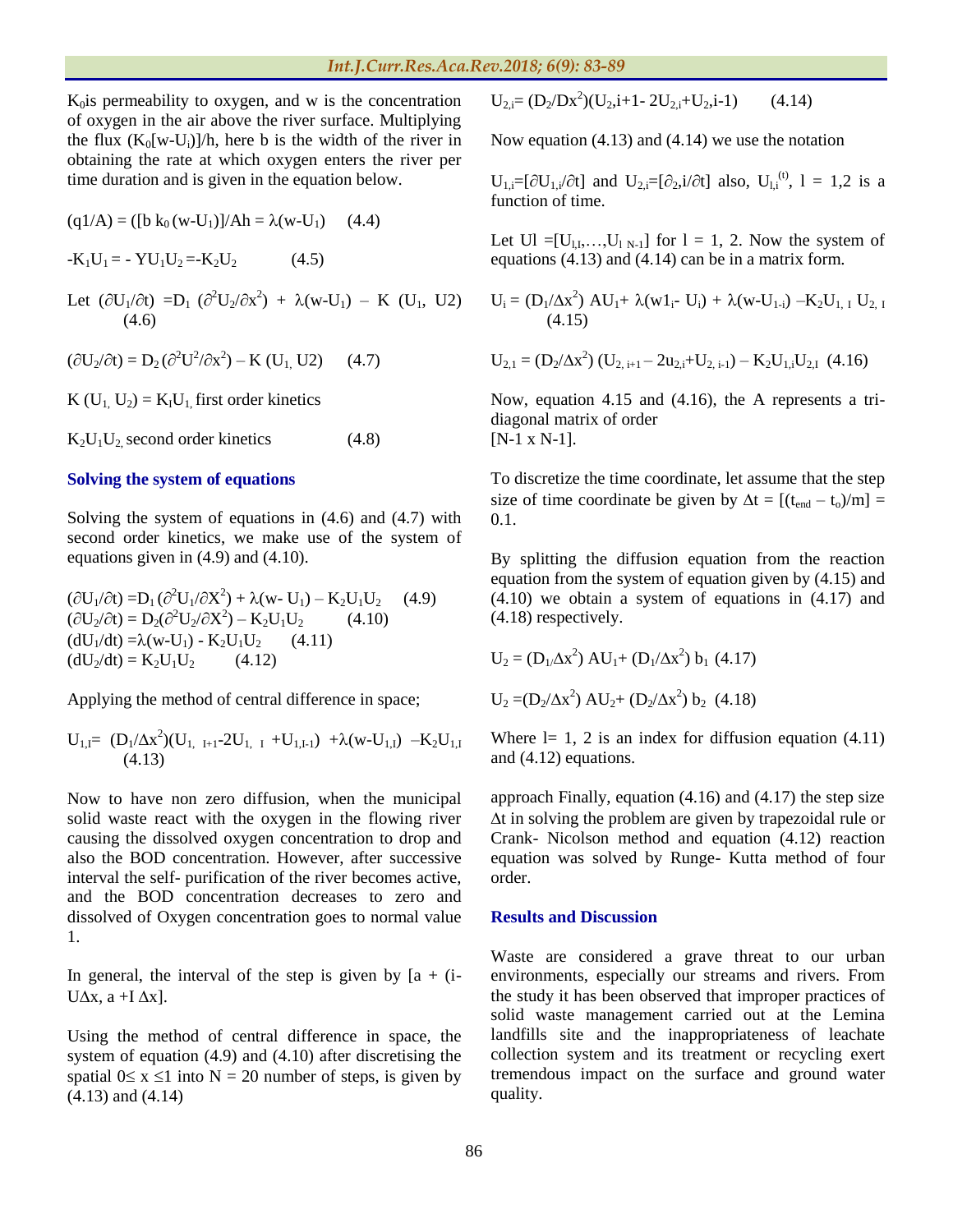| S/N | Parameter/Unit        | Up-Stream A | Mid-Stream B | Down-Stream C | WHO'S STDS  |
|-----|-----------------------|-------------|--------------|---------------|-------------|
| 1.  | Tempt. $(^0C)$        | 28.6        | 28.9         | 28.9          | Ambient     |
| 2.  | <b>PH</b>             | 5.83        | 5.80         | 4.82          | $6.5 - 8.5$ |
| 3.  | Turbidity (NTU)       | 5.75        | 5.53         | 5.49          | $\lt$ 5     |
| 4.  | Total solids          | 0.005       | 0.01         | 0.01          | $500$ mg/l  |
| 5.  | Sulphate (SO4)        | 16.0        | 18.6         | 14.2          | $250$ mg/l  |
| 6.  | Alkalinity            | 7.60        | 7.59         | 7.09          | $200$ mg/l  |
| 7.  | Total dissolve solids | 3.45        | 3.318        | 3.294         | $1000$ mg/l |
| 8.  | Nitrate (NO3)         | 5.7         | 3.318        | 4.000         | $50$ mg/l   |
| 9.  | <b>Total hardness</b> | 17.1        | 17.5         | 17.4          | $500$ mg/l  |
| 10. | Phosphorous           | 5.63        | 5.12         | 4.50          | $-mg/l$     |
| 11. | Dissolve Oxygen       | 7.0         | 7.0          | 7.0           | 5mg/l       |
| 12. | BOD <sub>5</sub>      | 6.06        | 5.41         | 6.00          |             |
| 13. | Acidity               | 0.416       | 0.144        | 0.344         | $250$ mg/l  |
| 14. | Chlorine (mhl)        | 4.80        | 4.50         | 3.00          | $250$ mg/l  |

**Table.1** Water analysis of Kwa river

River has its self-cleansing ability which allows assimilation and treatment of industrial waste in the river but if releasing of waste in Kwa remains unstopped then self-cleansing process will not remain effective. Where withdrawal from the river is much higher than the discharge of waste, pollution is inevitable. Actually Discharge of untreated sewage is beyond the selfpurification capacity of Kwa river that's why pollution is continuously going on increasing. All sewage lines from the area and surroundings areas should be connected to sewage treatment plants so that pouring sewage in the Kwa river can be stopped. The carrying capacity of dissolved oxygen is considered to be one unit, i.e. Less than one. When the self-purification system of the water is not active it means that the self-purification is equal to one. But, for any reason if at any time  $\langle 1 \rangle$  then the selfpurification system of the water becomes active and helps the dissolved oxygen to boost up to reach its carrying capacity for example when it is one. As long as the dissolved oxygen does not reach its carrying capacity the self – purification system does not become inactive. But, when the dissolved oxygen reaches its carrying capacity, the self – purification system becomes inactive. Thus, the responsibility of the self – purification system of the water is to see always that the amount of dissolved oxygen be at or reach its carrying capacity or saturation level.

The issue of water quality is a difficult problem because water is a complex physical, biochemical and ecological system. The consistence indiscriminate discharges of industrial effluents in receiving water bodies is an improper way of disposal of domestic wastes, particularly in urban centres of the most developing countries and result in the outbreaks of water-borne diseases like cholera and hepatitis. The future work will be software packages analysis that are used in the implementation of mathematical models in numerical models, highlighting the best software packages in addressing river pollution. An effective solution for analysing and solving various problems in water systems are methods based on mathematical modeling of such systems. River self-purification is a complex process, which presents a turbulent flow. The problem of reducing pollution and improving water self-purification can be solved by using the appropriate mathematical models and their implementation in software. In the list of current problems, which are solved by using mathematical modeling, environmental issues play a distinct role. The issue of water quality is a difficult problem because water is a complex physical, biochemical and ecological system. An effective solution for analysing and solving various problems in water systems are methods based on mathematical modeling of such systems. Using mathematical modeling helps to predict the behaviour of aquatic systems and to determine the results of actions of different processes on aquatic systems

#### **References**

Abu Rukah H and O. Al-kofahi 2011: *The assessment of the effect of landfill leachate on ground quality*. A case study. El-Akader landfill site; North Jordan, J. Arid Environ., 49; 611-630.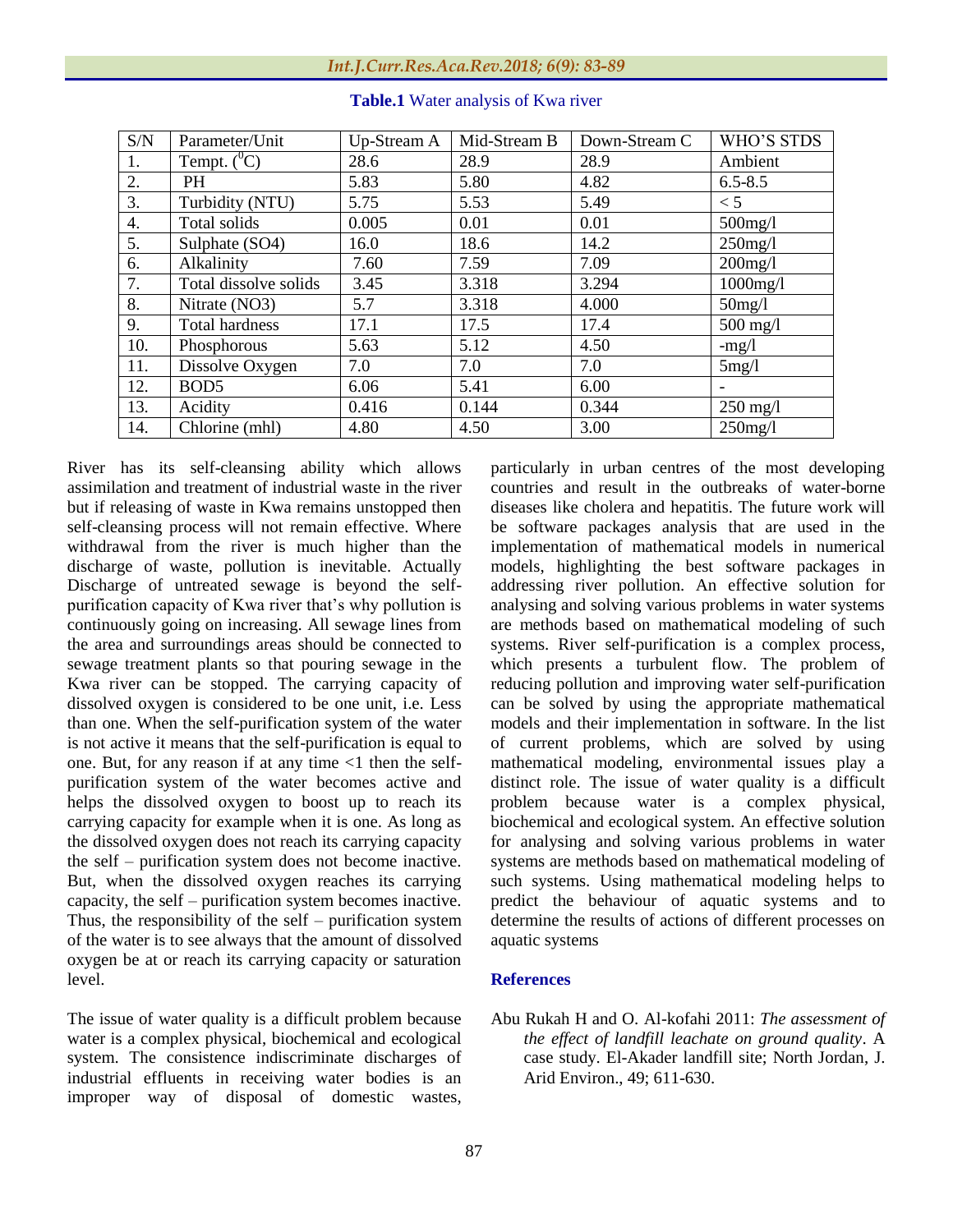- Aderemi, A.O., A.V. Oriaku, G.A. Adewumi and Otitoloju, 2011: *Assessment of ground water contamination by leachate near a municipal solid waste landfill*.Afr. J.Environ. Sci. Technol.S:933- 940.
- Agunwamba, J.C., 2001. *Waste engineering and management tools.* Enugu, Nigeria: Immaculate Publications Ltd.
- Alias N. and Md. R. Islam 2010, "A Review of the Parallel Algorithms for Solving Multidimensional PDE Problems", Journal of Applied Sciences, Vol. 10, No. 19, Pp. 2187–2197.
- Aly– Khan K. 2003. Solving Reaction Diffusion Equations 10 Times Faster.land. Economic and social research Institute, Dublin, pages 129.
- Antar M.A. & E.M. Mokheimer 2011, "Spreadsheet Modeling of Transient Three Dimensional Heat Conduction with Various Standard Boundary Conditions", International Journal of Mech. Engineering Edu., Vol. 39, No. 1, Pp. 17–34.
- Barret A and J.Lawlor, 1995: The economics of waste management in Ireland.
- Brain J. McCartin Sydney B. and Forrester Jr. 2002. A Fractional Step – Exponentially. Fitted Hopscotch Scheme for the Streeter – Phelps Equations of River Self – purification, Engineering Computations. Vol. 19(2), and Pp. 177–189.
- Craster R. V. and Sassi R. 2006. Spectral Algorithms for Reaction – Diffusion Equations.
- David J. and Logan 2006. Applied Mathematics, John Wiley and Sons, Interscience.
- Dehghan M. 2002, "Determination of an Unknown Parameter in a Semi-Linear Parabolic Equation", Mathematics Problems in Engineering, Vol. 8, No. 2, Pp. 111–122.
- Evans G., Blackdge J. and Yardley, 2000. Numerical Methods for Partial Differential Equations. Springer – Verlag, London.
- Găgescu R., M. Tertişco, P. Junie, C. Eremia 2011, Ensuring sustainable use of water on Earth by computerized environmental monitoring, Romanian Journal of Information and Automation, vol. 21, No. 3, pp. 5-12.
- Gerischa A. and Chaplain M. A. J. 2004. Robust Numerical Methods for Taxis – Diffusion – Reaction systems: Applications to Biomedical Problems. Mathematical and Computer Modeling 43 (2006), Pp. 4975.
- Hamdi A. 2006. Identification of Point Sources in Two Dimensional Advection – Diffusion – Reaction Equation: Application to Pollution Sources in a

River. Stationary Case. Inverse Problems in Science and Engineering, 15, 8, 885–870.

- Holzbecker E. 2007, Environmental Modeling: Using MATLAB.
- Huangsdorfer W. 1996. Numerical Solution of Advection – Diffusion – Reaction Equations, Lecture Notes for a PhD Course, CWI Netherlands.
- Hundsdorfer W. and Verwer J.G. 2007. Numerical Solution of Time – Dependent Advection – Diffusion – Reaction Equation.
- Kiely G. 1997. Environmental Engineering, McGraw-Hill.
- Kumar, S., V.R. Tripathi and S.K Gary, 2012: Physicochemical and microbiological assessment of recreational and drinking waters. Environ. Monit. Assess. 184: 2691- 2698.
- Kværn ø A. 2009. Numerical Mathematics, Lecture Notes in TMA4215. Ground water
- Longe, E.O and M.R.Balogun, 2010: Ground water quality assessment near a municipal landfill Lagos, Nigeria.Res. J.Applied Sci. Eng. Technol., 2:39-44.
- Looser, M.O., A. Parriaux and M. Benimon, 1999: Landfill underground pollution detection and characterization using inorganic traces. Water Res., 33: 3609-3616.
- Mannina G., 2011. Uncertainty Assessment of a Water-Quality Model for Ephemeral Rivers Using GLUE Analysis, Journal of Environmental Engineering, vol. 137, No. 3, pp. 177 – 186.
- Mesterton Gibbons M. 2007. A Concrete Approach to Mathematical Modelling, John Wiley and Sons.
- Mihelcic J. R. 1999. Fundamentals of Environmental Engineering, Wiley.
- Moo- Young, H.,B.Johnson, A.Johnson, D. Carson, C.Lew, S.Liu and K, Hancork 2004: Characterization of infiltration rates from landfills; supporting groundwater modelling efforts. Environ. Monit. Assess, 96:283-311.
- Nas S.S., Bayram A., Nas E. and Bulut V. N. 2008. Effects of Some Water Quality Parameters on the Dissolved Oxygen Balance of Streams, Polish J. of Environ. Stud. Vol.17, PP. 531-538.
- Noye B.J. & K.J. Hayman 1994, "New LOD and ADI Methods for the Two-Dimensional Diffusion Equation", Journal of Computer Mathematics, Vol. 51, Pp. 215–228.
- Owren B. 2012. TMA4212 Numerical Solution of Partial Differential Equations with Finite Difference Methods.
- Sanderson A. R., Meyer M. D., Kirby R. M. and Johnson C. R. 2007. A Frame works for Exploring Numerical Solutions of Advection-Reaction-